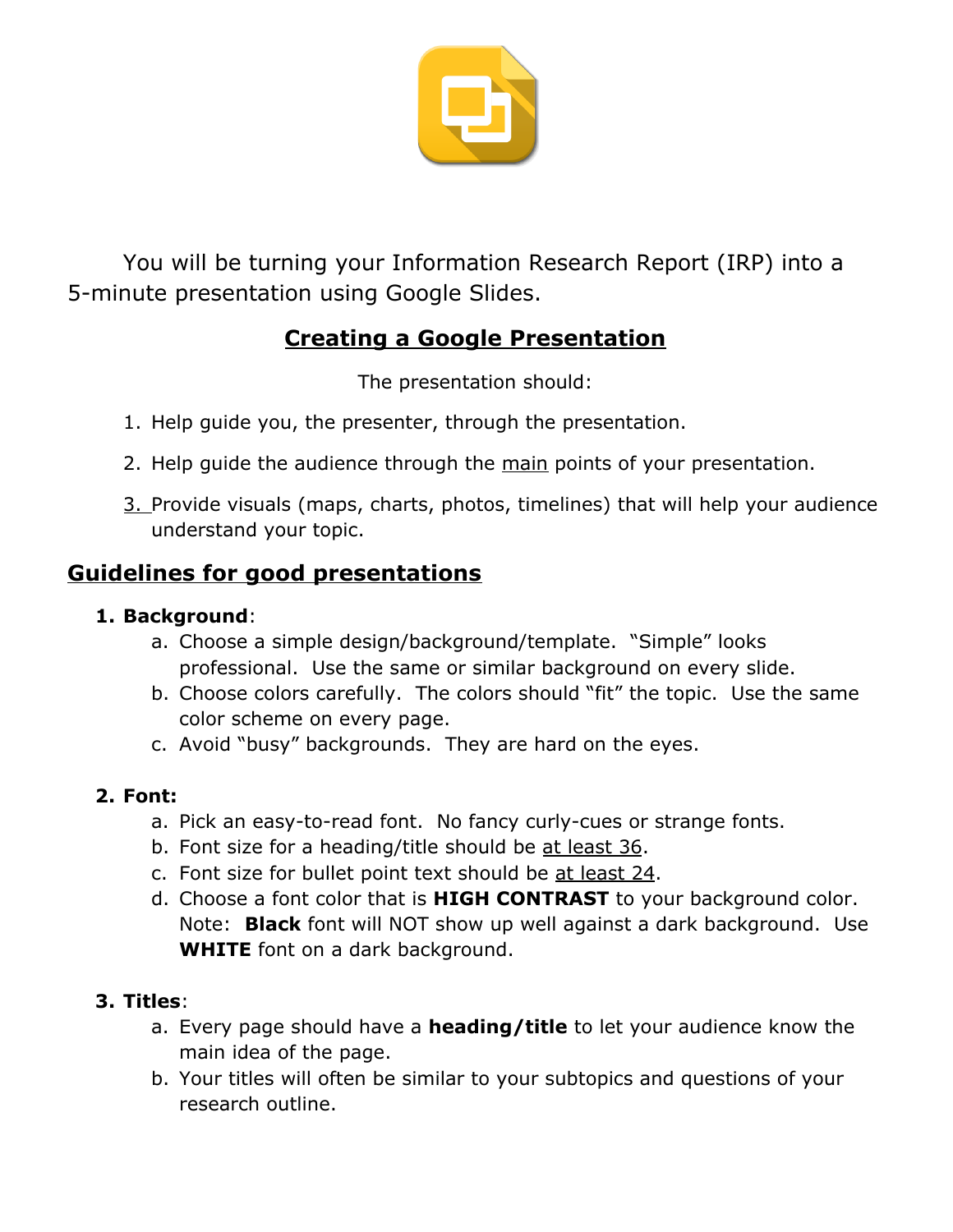- c. Headings/titles should be a **larger font size (size 36-44)** and can be a different color than the text bullet points.
- d. ALL titles in your presentation should be the same font, color, and size to create a professional presentation.

### **4. Bullet points only for content**:

- a. Choose ONLY the most important information for that section.
- b. Do NOT write sentences or paragraphs. They are too long!
- c. Use key words and high level vocabulary. Sentence fragments are OK!
- d. Align text to the left. Use font size 24 at least.
- e. Bullet point text can be a different color from the title**.**

#### **5. Visuals:**

- a. Every slide should have a picture, chart, diagram, or some image.
- b. A slide should NOT be all text.
- c. Do not clutter your slide with multiple visuals. Choose the BEST only.
- d. Make sure that the visual is LARGE enough to see clearly. Tiny pictures don't look good.
- e. Make sure that photos are not "distorted." Use the "handle dots" to resize.

# **6. "White space"**

- a. White space is the term used for "blank space." It is the area on a slide which has NO writing, text, or visuals.
- b. Good slides have a lot of "white space." They are easy to look at, and easy to understand.
- c. Bad slides are cluttered with too much written information and too many pictures. They are difficult to read and understand. Audiences don't like them.

# **7. Animation with transitions**

- a. Don't overdo it! You want your audience to be focused on you (the speaker!) and the content of your slides.
- b. Choose one animation and use it throughout.
- c. Avoid "special effects." They are annoying.

#### **8. How many slides?**

- a. Probably one slide per each research question.
- b. You will not be presenting every small detail in your research essay.
- c. You will need to choose the most important, most interesting information.
- d. Remember that you have a 5 minute time-limit for your presentation.